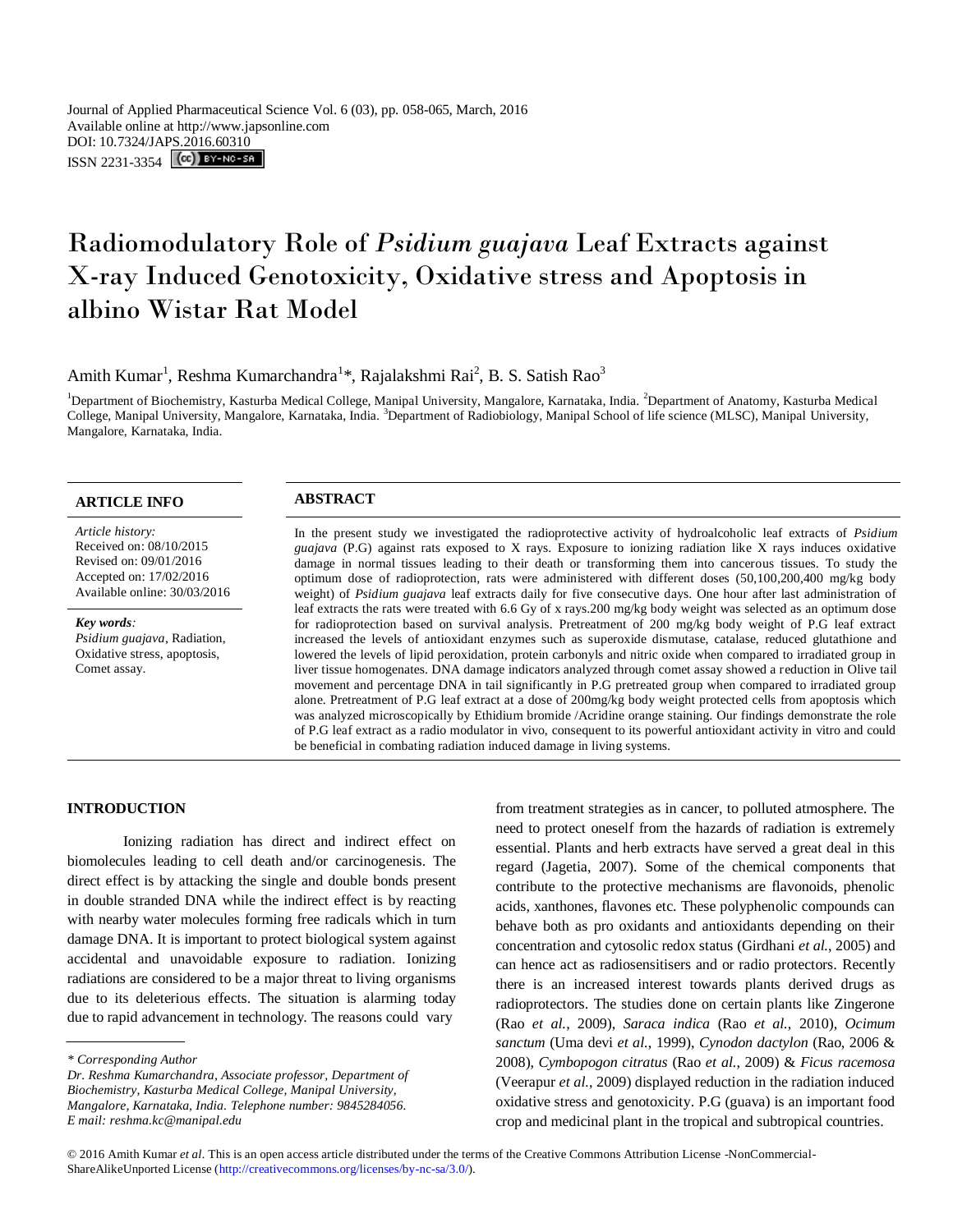Phytochemicals reported in this plant are mainly flavonoids like querticin, guajavarin, isoquerticin, Morin etc. (Lozoya *et al.*, 1994). Guava leaf extract is capable of scavenging peroxy radicals (Hui-Yenchen, 2007). Antihypertensive and antidiarrhoeal actions of the plant is mediated by inhibiting intracellular calcium level. Aqueous extract of fruit peel showed significant hypolipidaemic and hepatoprotective effects in diabetic mice (Belemtougri *et al*., 2006; Rai and Mehta, 2010) and in experimentally induced liver damage in animals (Roy and Das, 2011). Chemical constituents present in P.G. displayed antibacterial, antimalarial, antimycobacterial and antioxidant activity. Since, evidences to substantiate the radio modulating effects of the crude extract of these plants are scanty, as of today, we propose to highlight the protective effects of these herbal extracts in albino wistar rat model exposed to X-ray irradiation, which could probably aid in designing treatment strategies for acute effects of radiation in general and radiotherapy for cancers in particular.

# **MATERIALS AND METHODS**

#### **Animals**

Adult  $(8 - 10$  weeks old), albino wistar rats of either sex, weighing 160-180g, was used in the present study. The animals were procured from the breeding colony of KMC, Mangalore. Prior approval of Institutional ethical committee was taken. Animals were housed in well ventilated polypropylene cages with paddy husk bedding maintained at  $25 \pm 2^{\circ}$ C temperature and  $50 \pm 2^{\circ}$ 5% humidity & light (12 hours of light and dark) for the durations of the experiment. Rats were given *ad libitum* access to laboratory food (commercial rat pellets from Gold Mohur, Lipton India Ltd.) and water. Animal care and handling was done according to the guidelines issued by World Health Organization, Geneva, Switzerland and the Indian national science academy New Delhi India.

#### **Chemicals**

Meta-phosphoric acid, Sodium chloride (Nacl), NaOH, Ethylene diamine tetra acetate (EDTA), Disodium hydrogen phosphate (Na<sub>2</sub>HPO<sub>4</sub>), 5,5'-Dithiobis 2nitro benzoic acid (DTNB), Trichloroacetic acid (TCA), Thiobarbituric acid (TBA), Hydrochloric acid (HCl), 2,4- dinitrophenyl hydrazine, Ethanol, Ethyl-acetate, Guanidine hydrochloride, Hydrogen peroxide, Sodium dihydrogen phosphate (NaH<sub>2</sub>PO<sub>4</sub>), Nitro blue tetrazolium chloride, procured from SRL private limited, India. Malonaldehyde bis, Sulphanilamide, N–(1–naphthyl)–ethylene diamine dihydrochloride (NED), Sodium nitrite, Riboflavin, Methionine, Ethidium bromide, Acridine orange, Triton x, Low melting agarose, Normal melting agarose & Histopaque 1077 procured from Sigma Aldrich (St Louis, MO).All other reagents used are of analytical grade.

# **Plant material and Extraction**

The tender leaves of *Psidium guajava* were collected during the months August to December 2013 from Soans nursery, Alangar, Moodbidri, Mangalore, Karnataka, India. The plant specimen was authenticated by Mr. Surendranath Joshi, Botanist, St Aloysius College, Mangalore, Karnataka, India. The collected tender leaves were washed with running tap water. The tender leaves were shade dried at room temperature. After drying the leaves were powdered by an electrical mixer.100g of dried powdered leaves were suspended in 500 ml of 50% methanol in water and refluxed at 50 °C in a soxhlet apparatus for 72 hours. The crude extract was concentrated by Rotary vacuum flash evaporator. The concentrated crude extract was stored at 4°C for further usage.

### **Irradiation source and procedure**

The animals were restrained in well ventilated acrylic box and exposed to whole body X-ray irradiation at a distance of 100 cm from the beam exit point of the Linac accelerator (LINAC) at Radiotherapy Department, KMC Hospital, Attavar, Mangalore, India. The field size was  $40 \times 40$  cm<sup>2</sup> with dose rate of 3.5 Gy/min.

#### **Acute drug toxicity**

Hydroalcoholic leaf extract of *Psidium guajava* was dissolved in double distilled water. Acute toxicity study was determined according to OECD guidelines. Animals were divided into four groups and in each group there were six animals. Animals from group first were administered with 0.01 ml/kg body weight double distilled water, while animals from group II-IV received a single dose of 500,1000,2000 mg /kg body weight of P.G leaf extract orally. After treatment animals were given *ad libtum* food and water and observed for 14 days for any mortality.

# **Optimum dose selection of** *Psidium guajava* **leaf extract for radioprotection**

To study the optimum dose of plant for radioprotection, animals were divided into 6 groups. In each group there were 12 animals. First group received 0.01 ml /kg body weight double distilled water which served as sham control group. The experimental groups from II- V received different concentration of P.G leaf extract (50,100,200,400 mg/kg body weight) orally once, for five consecutive days respectively and radiation control group was maintained. One hour after last administration of extract, animals were exposed to 6.6 Gy whole body irradiation of X rays & survival was recorded 30 days post irradiation.

#### **Biochemical estimations**

To explore the mechanism of radioprotection, biochemical parameters such as reduced glutathione, lipid peroxidation, nitric oxide, protein carbonyls, superoxide dismutase and catalase were analyzed in the liver tissue homogenates. Animals were divided into four groups with six animals in each group.

- Group I (sham control group).Animals of this group received 0.1 ml/kg body weight of double distilled water orally.
- Group II (Irradiated group).The animals were exposed to the sub lethal dose i.e., 4 Gy of X rays.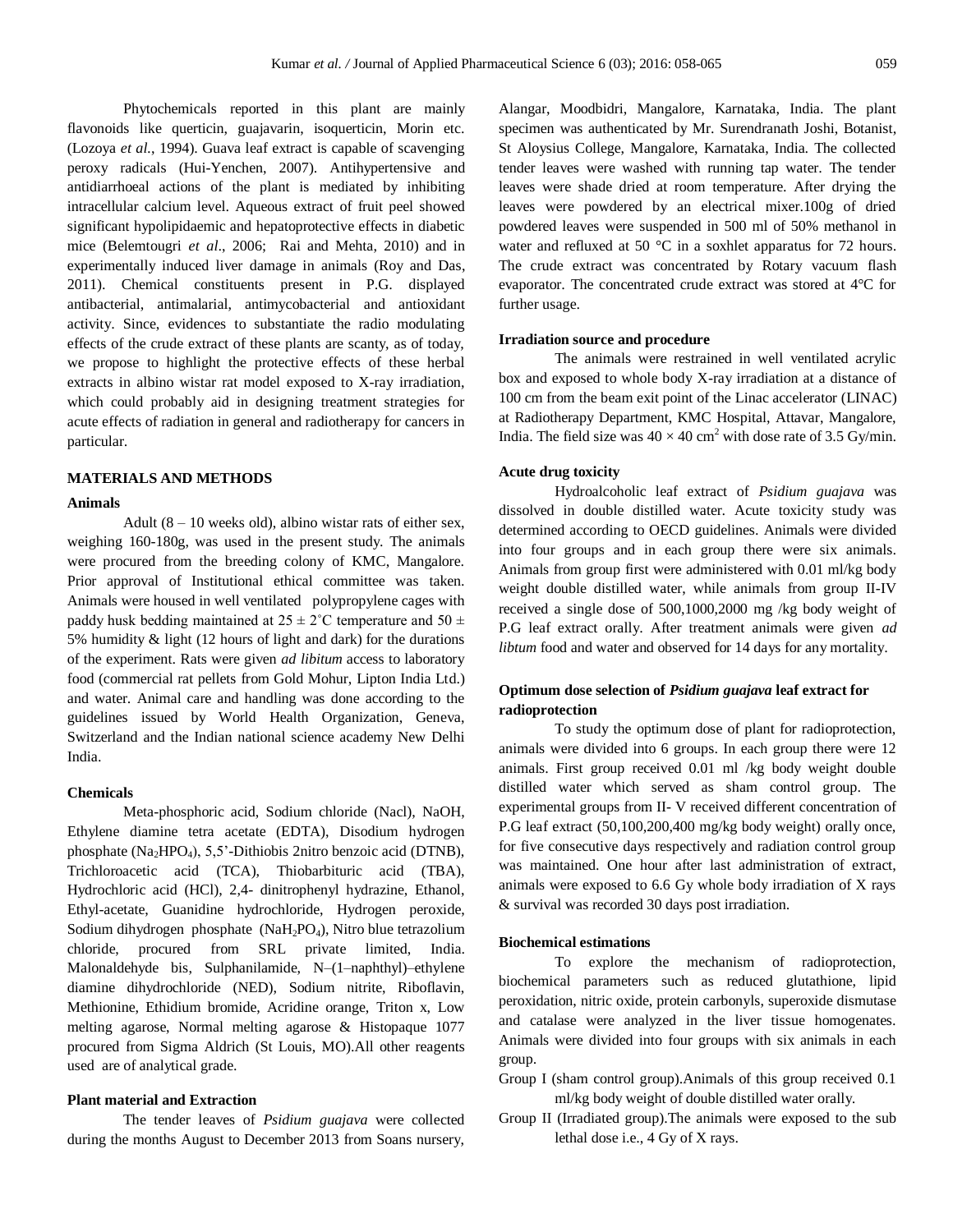- Group III (P.G leaf extract pretreated group). Animals were administered with 200 mg/kg body weight of leaf extract orally for five consecutive days.
- Group IV (Combination group).Animals were pretreated with 200 mg/kg body weight of P.G leaf extract for five consecutive days, and last dose of extract was given orally 1 hour before exposure to 4 Gy of X rays.

### **Preparation of liver tissue homogenate**

All the animals were euthanized at 16 hours post irradiation and livers were perfused with ice cold saline.10 % homogenate was prepared with ice cold phosphate buffer saline with pH 7.4 using a homogenizer (RO-1727A Remi Motors). Tissue homogenization was done under controlled chilled condition. Catalase activity was measured in terms of decomposition of hydrogen peroxide  $(H_2O_2)$  into water molecule, which was measured as decrease in absorbance at 240nm, as described by (Beers *et al*, 1952). Superoxide dismutase (SOD) activity was assayed by the method described by (Beaurchamp and Fridovich, 1971) based on NBT reduction. Lipid peroxidation was determined by analyzing TBA-reactive substances according to the method described by Buege and Aust (1978). The total GSH content was measured by the method of Ellman, (1959). Protein carbonyls was estimated in the tissue homogenate by the method described by Levine *et al.*, (1994). NO production in tissue homogenates was measured by the Griess method (Green *et al.*, 1982).

#### **Apoptosis assay in peripheral blood lymphocytes**

In this experiment, blood was collected from the experimental animals by cardiac puncture and stored in sterile heparinized vacutainers. Blood was diluted with phosphate buffer saline pH 7 in equal ratio and layered carefully on the density gradient Histopaque 1077 in 2:1 ratio and centrifuged at 3000 rpm for 20 minutes. Lymphocytes were removed from the interface carefully and washed with phosphate buffer saline. The suspension was centrifuged to yield lymphocytes pellet. Ethidium bromide and acridine orange staining was done according to the procedure described by (Renvoize *et al.*, 1998). The lymphocyte pellet was suspended in 1:1 ratio of ethidium bromide (10 µg/ml)/AO (50 µg/ml) staining for one minute and observed immediately under florescent microscope. Total 300 cells were counted per samples and apoptotic index was calculated.

Apoptotic Index=Total number of apoptotic cells Total number of cells

# **Comet assay (Single cell gel electrophoresis)**

Comet assay is a technique used to measure DNA damage. The assay was performed according to the method described by Singh *et al.*, (1988). The negatively charged DNA molecules migrate towards anode in the process of electrophoresis. Frosted microscopic slide was layered with 1.5 % normal melting agarose. Peripheral blood lymphocytes from various groups were mixed with 0.75 % low melting agarose and layered upon normal melting agarose The slides are incubated at  $4^{\circ}$ C for one hour in ice lysis solution comprising of 100 mM EDTA, 2.5 M Nacl, 0.2 M NaOH, 1 % triton x &10 % DMSO. After lysing the slides were placed in electrophoresis buffer (300 mM NaOH, 1 mm EDTA,  $pH \geq 13$ . The run time was 20 minutes with 300 mA voltage. The cells were neutralized with neutralizing buffer (0.4 M Tris, pH 7.4) and stained with ethidium bromide. The observation of DNA damage was done under fluorescent microscope. Komet 5 image analysis software developed by kinetic imaging (Liverpool UK) was used to assess DNA damage.

#### **Statistical Analysis**

Analysis of data was done by one way analysis of variance (ANOVA) followed by Post Hoc test, using IBM SPSS Statistics 20. P  $\leq$  0.05 was considered significant. Kaplan Meir survival analysis was used to determine the optimum dose of the leaf extract.

### **Results**

Acute drug toxicity: Oral administration of *Psidium guajava* leaf extract at concentration 500, 1000 & 2000 mg/kg body weight did not induce any mortality and behavioral changes up to 14 days observation period. Hence the extract has no lethal effect up to 2000 mg/kg body weight. Since there was no toxicity at 2000 mg/kg body weight,  $1/10$ th $1/5$ th,  $1/20$ th,  $\&$   $1/40<sup>th</sup>$  of the dose was taken for further experiments.

# **Optimum dose of** *Psidium guajava* **leaf extract for radiation protection**

The administration of *Psidium guajava* leaf extracts at 50,100,200,400 mg/kg body weight before 6.6 Gy of X ray irradiation resulted in 41.7,66.7,75.0,58.3 % animal survival respectively. Because maximum survival was observed in 200 mg/kg body weight, it was considered as an optimum dose for radioprotection and further experiments were carried out with this dose [Figure 1].



**Fig. 1:** Kaplan Meir survival analysis of rats administered with different dose of *Psidium guajava* leaf extract (50,100,200,400 mg/kg body weight) orally for five consecutive days, One Hour after last administration rats were exposed to whole body X ray irradiation of 6.6 Gy. In each group 12 rats were maintained.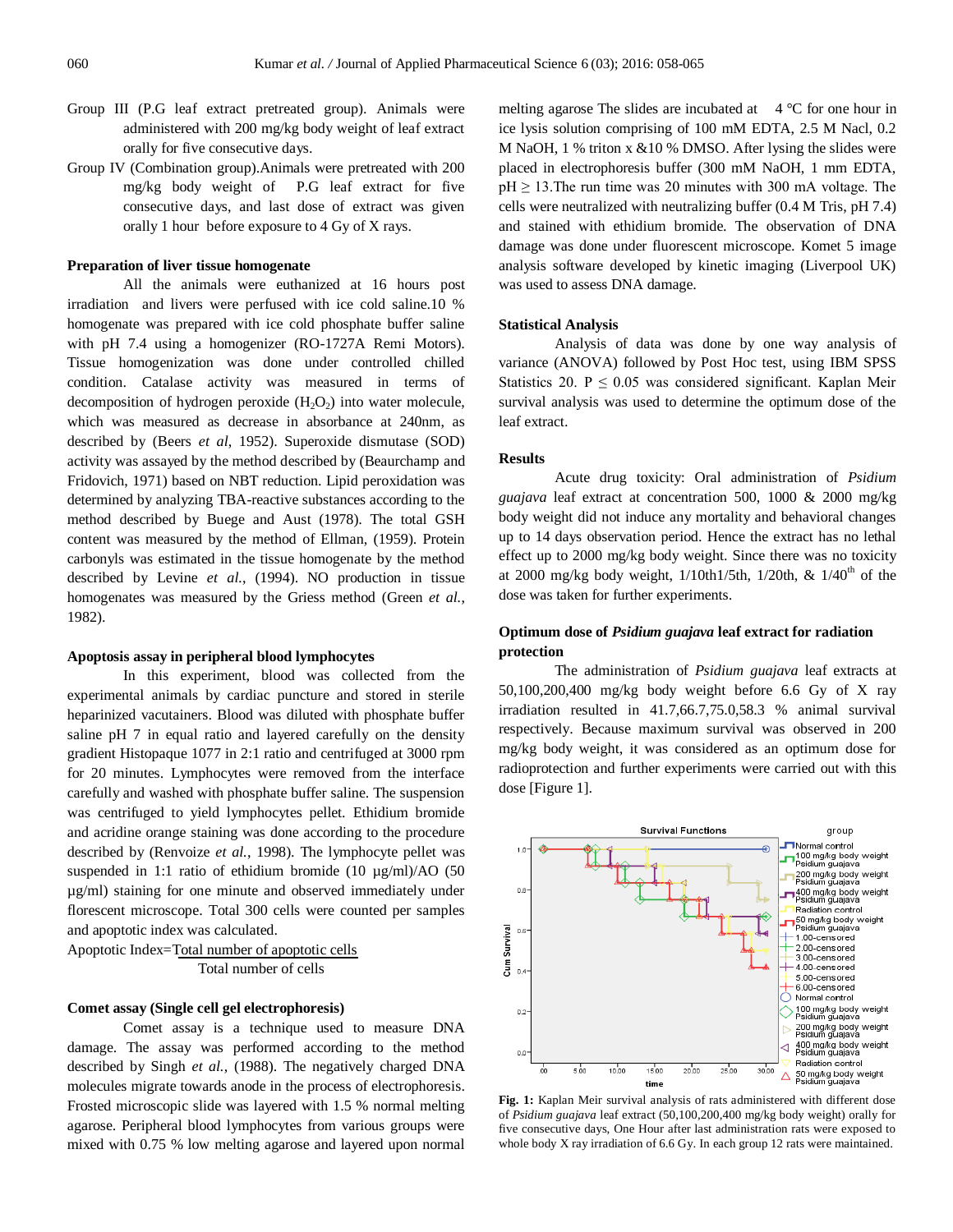**Table 1 a :**Induction of DNA damage assessed by alkaline Comet assay (% DNA in tail) in peripheral blood lymphocytes of the experimental animal treated with 200 mg/kg body weight of *Psidium guajava* leaf extract & in the groups exposed to 4 Gy of sub lethal dose of X rays.

| <b>Groups</b>                      | $%$ Tail DNA $\pm$ S.E.M |  |  |
|------------------------------------|--------------------------|--|--|
| Sham control                       | $1.6 + 0.4$              |  |  |
| Radiation control                  | $4.7 + 1$                |  |  |
| Psidium guajava                    | $1.1 \pm 0.3$            |  |  |
| <i>Psidium guajava</i> + Radiation | $1.7 \pm 0.09^b$         |  |  |

The significant levels  $a = p < 0.05$ ,  $b = p < 0.01$ ,  $c = p < 0.001$  when compared to radiation group alone.

**Table 1 b:**Induction of DNA damage assessed by alkaline Comet assay (olive tail movement) in experimental animal treated with 200 mg/kg body weight of *Psidium guajava* leaf extract & in the groups exposed to 4 Gy of sub lethal dose of X –rays.

| <b>Groups</b>                      | Olive Tail Movement $\pm$ S.E.M |  |  |
|------------------------------------|---------------------------------|--|--|
| Sham control                       | $0.4 \pm 0.02$                  |  |  |
| Radiation control                  | $5 + 1.3$                       |  |  |
| Psidium guajava                    | $0.2 + 0.09$                    |  |  |
| <i>Psidium guajava</i> + Radiation | $1.1 + 0.3^c$                   |  |  |

The significant levels  $a = p < 0.05$ ,  $b = p < 0.01$ ,  $c = p < 0.001$  when compared to radiation group alone.



**Fig. 2**: Changes in reduced glutathionelevel after exposure to 4 Gy with or without 200mg/kg body weight *Psidium guajava* leaf extracts given orally for five consecutive days. Values are mean  $\pm$  SD (n=6). The significant levels  $*p<0.05$ ,  $**$   $p<0.01$ ,  $**p<0.001$  and no symbol =not significant when compared to radiation group alone.

#### **Biochemical analysis**

Reduced Glutathione: Animals treated with whole body irradiation of 4 Gy displayed significant ( $p < 0.001$ ) reduction in the level of reduced glutathione when compared to normal controls. Pretreatment of *Psidium guajava* leaf extract at a dose of 200 mg/kg body weight, one hour before irradiation displayed significant increase  $(p < 0.001)$  in the level of reduced glutathione when compared to irradiated group [Figure 2& Table 2].



**Fig. 3:** Changes in Superoxide dismutase enzyme level after exposure to 4 Gy with or without 200mg/kg body weight *Psidium guajava* leaf extracts given orally for five consecutive days. Values are mean  $\pm$  SD (n=6). The significant levels \*p<0.05, \*\*p<0.01, \*\*\*p<0.001 and no symbol =not significant when compared to radiation group alone.



**Fig. 4:** Changes in Catalase level after exposure to 4 Gy with or without 200mg/kg body weight *Psidium guajava* leaf extracts given orally for five consecutive days. Values are mean  $\pm$  SD (n=6). The significant levels \* p<0.05, \*\*  $p<0.01$ , \*\*\*  $p<0.001$  and no symbol =not significant when compared to radiation group alone.

SOD: Exposure of rats to the sub lethal dose of x rays i.e., 4 Gy leads to the decline in its level when compared to control groups. Since radiation disturbs the antioxidant status of a cell it leads to depletion of SOD levels. Pretreatment of the leaf extract one hour prior to radiation significantly increased the level of superoxide dismutase enzyme (p<0.05) [Figure 3 & Table 2] Catalase: The levels of catalase decreased in the liver tissue homogenate when rats were exposed to sub lethal dose of X rays i.e., 4 Gy. Pretreatment of *Psidium guajava* leaf extract displayed slight increase in the enzyme level when compared to irradiation alone [Figure 4 & Table 2].

**Table 2:** Changes in GSH, CAT, SOD, LPO, NO and protein carbonyls levels after exposure to 4 Gy with or without *Psidium guajava* given orally for five consecutive days.

| <b>Groups</b>                      | Catalase<br>U/gram<br>protein | <b>SOD</b> activity<br>U/mg protein | Protein<br>carbonyls nm/mg<br>protein | GSHµmole/gram<br>tissue | umole MDA/<br>gram tissue | Nitric Oxide<br>µMole/gram<br>tissue |
|------------------------------------|-------------------------------|-------------------------------------|---------------------------------------|-------------------------|---------------------------|--------------------------------------|
| Distilled water alone              | $21.79 + 1.5$                 | $1.02 + 0.4$                        | $8.79 + 0.55^{\circ}$                 | $0.397 + 0.02^{\rm c}$  | $19.02 + 2.77^{\circ}$    | $74.19 \pm 2.0^{\circ}$              |
| Distilled water $+4$ Gy X-rays     | $11.81 \pm 2.6$               | $0.754 + 0.2$                       | $15.70 + 4.02$                        | $0.19 + 0.01$           | $27.54 \pm 1.07$          | $106.7 + 3.6$                        |
| Psidium guajava leaf extract alone | $28.92 + 2.9$                 | $1.53 \pm 0.18$                     | $8.04 + 1.14$                         | $0.52 \pm 0.03$         | $19.76 \pm 1.26$          | $77.61 \pm 6.6$                      |
| Psidium guajava + 4 GY X rays      | $15 \pm 5.4$                  | $1.14 \pm 0.26^{\rm a}$             | $10.04 \pm 1.44^{\rm b}$              | $0.37 \pm 0.02^c$       | $21.31 \pm 1.68^{\circ}$  | $75.8 \pm 2.4^{\circ}$               |

Values are mean  $\pm$  SD (n=6). The significant levelsa = p < 0.05, b = p < 0.01, c = p < 0.001 and no symbol = non-significant when compared to group 2 against group 1 and group 4.GSH: glutathione, CAT: Catalase, SOD: Superoxide dismutase, LPO: Lipid peroxidation (MDA), NO: Nitric oxide.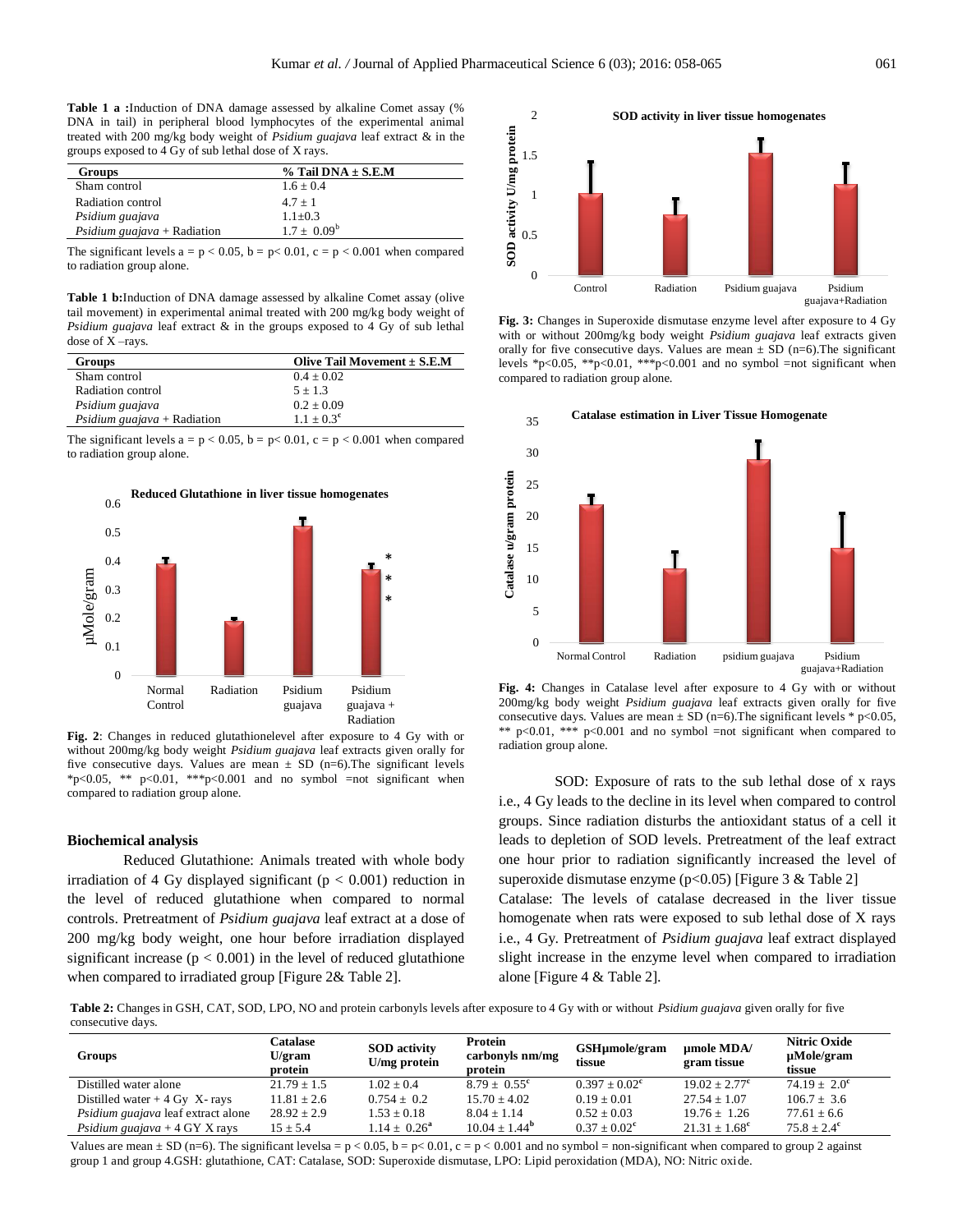Lipid peroxidation: Rats exposed to sub lethal dose of X rays, displayed increase in the level of lipid peroxidation compared to that of normal controls ( $p < 0.001$ ). Pretreatment of *Psidium guajava* leaf extract displayed significant decrease in the level of lipid peroxidation when compared to irradiated group alone ( $p < 0.001$ ) [Figure 5& Table 2].

Oxidation of proteins leads to carbonyl formation. Reactive oxygen species such as hydroxyl radical, superoxide radical, peroxy radical, alkoxyl and hypochlours chloride are responsible for the oxidation of proteins. There is increase in the protein carbonyl content in liver when rats are exposed to whole body radiation of sub lethal dose (4Gy) when compared to normal control (p<0.001).Pretreatment of *Psidium guajava* leaf extract one hour before radiation displayed reduction in the protein carbonyl level which is statistically significant ( $p < 0.01$ ) [Figure 6& Table 2].

In this experiment animals exposed to sub lethal dose exhibited an increase in the nitric oxide level when compared to normal controls which is significant. Five days pretreatment of *Psidium guajava* leaf extracts one hour before exposure to radiation displayed decline in the nitric oxide levels in liver tissue homogenates when compared to the irradiated group alone (p<0.001) [Figure 7& Table 2]



**Fig. 5**: Changes in Lipid peroxidation level after exposure to 4 Gy with or without 200mg/kg body weight *Psidium guajava* leaf extracts given orally for five consecutive days. Values are mean  $\pm$  SD (n=6). The significant levels  $*$ p<0.05, \*\*p<0.01, \*\*\*p<0.001 and no symbol =not significant when compared to radiation group alone.



**Fig. 6:** Changes in Protein carbonyl content after exposure to 4 Gy with or without 200mg/kg body weight *Psidium guajava* leaf extracts given orally for five consecutive days. Values are mean  $\pm$  SD (n=6). The significant levels  $*$ p<0.05, \*\*p<0.01, \*\*\*p<0.001 and no symbol =not significant when compared to radiation group alone.



**Fig. 7:** Changes in Nitric oxide content after exposure to 4 Gy with or without 200mg/kg body weight *Psidium guajava* leaf extracts given orally for five consecutive days. Values are mean  $\pm$  SD (n=6). The significant levels \* p<0.05, \*\*p<0.01, \*\*\*p<0.001 and no symbol = not significant when compared to radiation group alone.

#### **Apoptosis assay**

Cytomorphological analysis of peripheral blood lymphocytes by ethidium bromide/ acridine orange staining.

Ethidium bromide & acridine orange staining is a differential stain used to analyze the morphological changes in a cell. Live cells having intact plasma membrane allows acridine orange to stain the cytoplasm. The cells which take up acridine orange fluoresce green under fluorescent microscope. If the membrane integrity is lost ethidium bromide permeates into the cell making its nucleus fluoresce red under fluorescent

microscope. Animals pretreated with *Psidium guajava* leaf extract alone (200 mg/kg body weight) displayed green stained unfragmented nuclei, indicating non apoptotic live cells. The rats exposed to sub lethal dose of x rays i.e., 4Gy exhibited increase in the red stained fragmented nuclei.

There was significant increase in the apoptotic cells in radiation group alone when compared to control group (p < 0.001).Pretreatment of leaf extract 200 mg/kg body weight one hour prior to radiation displayed decrease in the apoptotic index although not statistically significant [Figure 8].



**Fig. 8:** Changes in Apoptotic index in peripheral blood lymphocytes after exposure to 4 Gy with or without 200mg/kg body weight *Psidium guajava* leaf extracts given orally for five consecutive days. Values are mean  $\pm$  SD (n=6).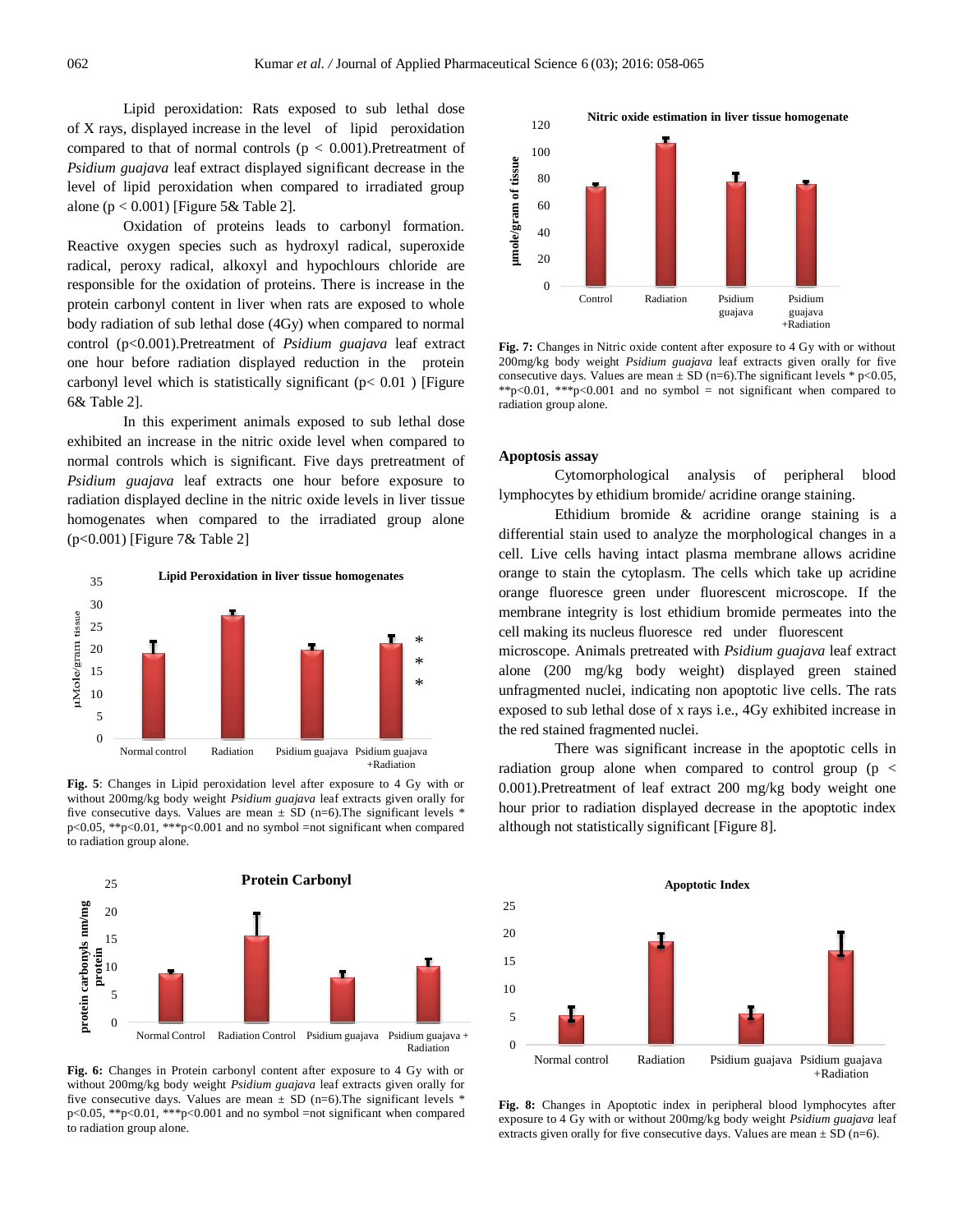#### **Comet assay (Single cell gel electrophoresis)**

The results of alkaline single cell gel electrophoresis is shown in table 1a & 1b. In our study we found an increase in the comet parameters like percentage tail DNA and olive tail movement in rats exposed to 4 Gy of x ray irradiation. Pretreatment of PG continuously five days prior to radiation displayed significant reduction in the comet parameters  $(p \le 0.01)$ when compared to radiation group alone.

# **DISCUSSION**

Ionizing radiation targeted to a cell causes radiolysis of water, generating free radicals, initiating biological damage to the cell. Hydroxyl radical thus produced causes DNA strand breaks which have been proved by in vitro studies (Rhease, 1968) producing oxidative stress in the tissues. Unsaturated fatty acids of membranes are particularly vulnerable to attack by free radicals generating lipoperoxides which have a damaging effect on cellular components (Barber, 1967). Free radicals promote oxidation of amino acid residue side chains, formation of protein–protein cross linkages and oxidation of protein back bone resulting in protein fragmentation (Berlett, 1997). Nitric oxide is reported to form peroxy nitrite which causes DNA damage by deamination of bases in DNA(Rojas ,1995).The extent of tissue damage is based on the balance between the levels of oxidants and antioxidants within the tissue (Lichttenstein, 1987). Antioxidants like glutathione (reduced) scavenge hydroxyl radicals and singlet oxygen while SOD and catalase detoxify the effects of superoxide and hydrogen peroxide respectively. Our results are well in agreement with the data reported earlier. We have observed a highly significant increase in the levels of lipid peroxides, protein carbonyls, nitric oxide and DNA damage as assessed by comet assay and apoptotic index, in the animal group exposed to a sub lethal dose of 4 Gy of X-rays .This particular group has also shown a significant decrease in glutathione, SOD and catalase compared to sham control. Natural herbs have a profound influence on the free radical generating and scavenging system that operates within the body, net effect being alleviation of toxic effects induced by free radicals (Rao *et al.*, 2008). Therefore extracts of natural herbs are advocated as supplements in free radical mediated diseases. They are reported to produce therapeutic effects on radiation induced normal tissue damage in experimental animals (Rao *et al.*, 2009). A wide variety of natural herbs have been screened for their antioxidant and radio protective properties (Rao *et al.*, 2010).

In our earlier studies, we have reported that *Psidium guajava* showed the presence of flavonoids, saponions, terpenoids, tannin and glycosides. *Psidium guajava* leaf extracts are potential source of natural antioxidants and has remarkably high total phenolic content (Ojan and Nihorimbere, 2004).The phenolic content such as quercetin, ferullic acid, ascorbic acid, gallic acid and guavin B reported by (Thaipong *et al*., 2005) are responsible for antioxidant activity. Particularly the leaves of *Psidium guajava* possess several plant secondary metabolites which exhibited antioxidant, antiviral and anti-inflammatory activity (Gutierrez *et*  *al*. 2008; Deguchi *et al*., 1998; Ojewole, 2006; Mai *et al*., 2007).In one of the previous in vitro study which was conducted on plasmid DNA, it is reported that flavonoids and phenolic content protected the plasmid DNA by action on hydroxyl free radicals (Anderson E F *et al*).The antioxidant supplementation enhances the endogenous antioxidant levels and helps to block DNA adduct formation which is the product of free radical DNA damage. In our earlier studies we have reported hydroxyl radical scavenging activity of 77.92  $\pm$ 1.8% at a concentration of 10μg as compared to standard qurecetin which displayed 89.84  $\pm$  0.89 % scavenging activity. A dose dependent increase in scavenging activity was observed in the crude extract. Metal chelating activity of plant extract was also observed to be increased in a dose dependent manner. At 10μg concentration *Psidium guajava* displayed 57.49 ± 0.9 % iron chelating activity respectively, as compared to standard disodium EDTA that displayed 75.44  $\pm$  0.33 % iron chelating activity (Kumar *et al.*, 2014). Further total antioxidant activity of *Psidium guajava* was  $242.3 \pm 0.019$  µg compared to 100 µg equivalence of quercetin and the total phenolic content in the crude extract was found to be  $32.5 \pm 4.33$  mg GAE/g of extract. *Psidium guajava* displayed reducing property in concentration dependent manner and displayed around 50% reducing property exhibited by that of standard quercetin. However the ABTS free radical scavenging effect was very weak  $(28.48 \pm 2.06)$  compared to standard ascorbic acid (77.67  $\pm$  0.28) (Kumar *et al.*, 2015). In vivo study results presented in this work are well correlated with in vitro study results reported by us earlier. *Psidium guajava* has established its role as an antioxidant within the living system, particularly in the irradiated animals by significantly lowering the levels of lipid peroxidation, protein carbonyls and NO to control levels and increasing the levels of antioxidants like reduced glutathione and SOD significantly. An increase in catalase level was also observed although non-significant. Apoptotic index improved slightly by pretreatment with *Psidium guajava*. Apoptosis is an event that follows mitochondrial membrane damage which is a common feature in radiation. Apoptosis is initiated by various factors in which radiation is one among them. Apoptosis results in structural changes of cells like shrinkage of cells, chromatin condensation, nucleosome DNA fragmentation (Kerr *et al*., 1972; Sgonc and Gruber, 1998). There are evidences where antioxidants and free radicals have reduced radiation induced apoptosis (Weiss and Landauer, 2003). Study done on Hesperidin and cimetidine displayed anti apoptotic activity against cultured human peripheral blood lymphocytes when exposed to radiation (Kojima *et al*., 2002; Kalpana *et al*., 2009).Pretreatment of zingerone leads to the suppression of apoptotic morphological changes, and also reduced apoptotic index. *Psidium guajava* does not have a role in the protection of mitochondrial damage, based on our results. Comet assay results in the different study groups have indicated that *Psidium guajava* has a profound role in minimizing radiation induced double strand breaks in DNA and consequent cell death. Since plants are rich in antioxidant activity ,have a role to play in reducing apoptosis initiated by radiation as per the earlier reports *Psidium guajava* has proved to be a good antioxidant as per our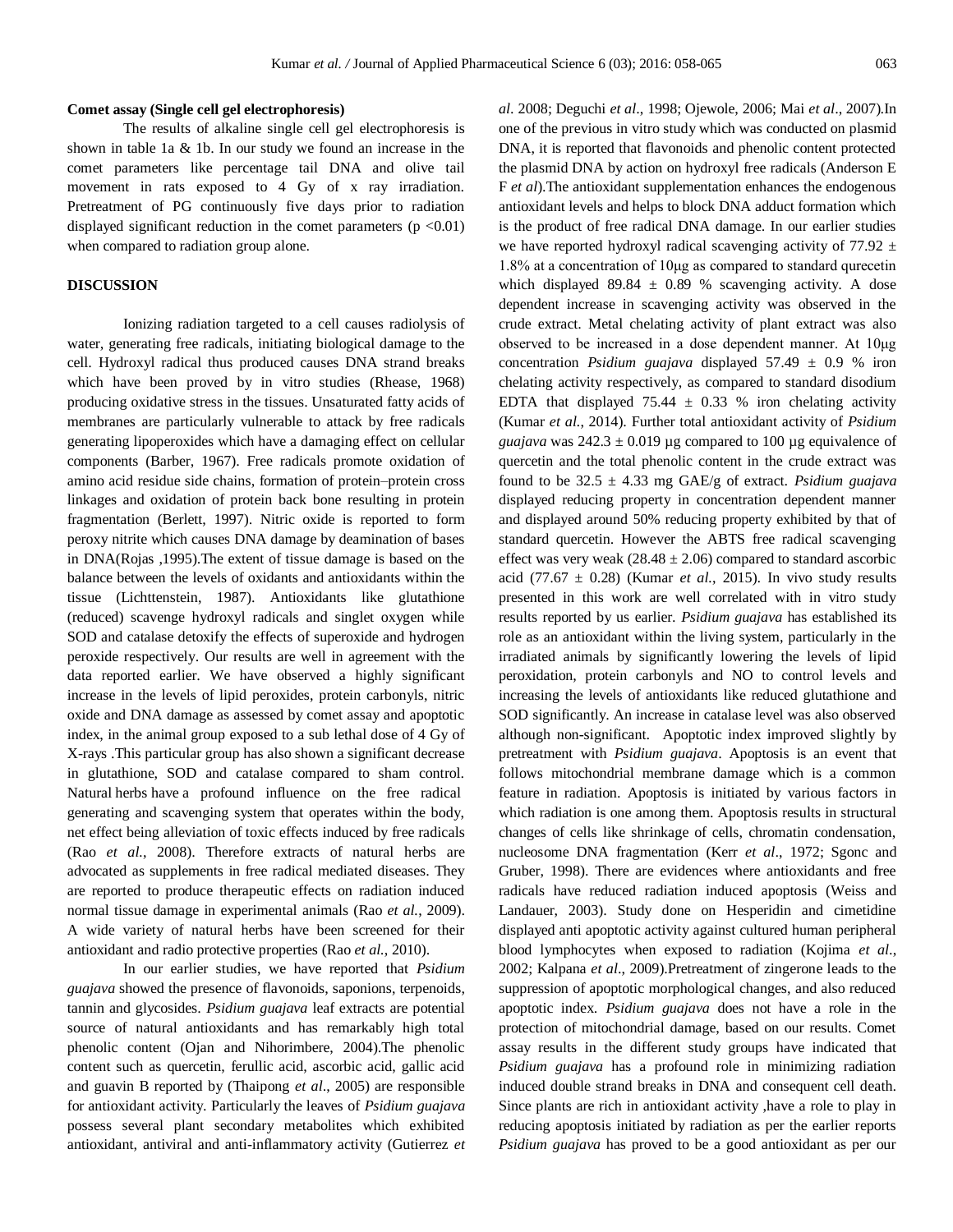previous study (Kumar *et al*., 2015) and therefore may be effective in reducing apoptosis induced by radiation.

# **CONCLUSION**

*Psidium guajava* is a powerful antioxidant in vitro and can well be used as an antioxidant supplement in vivo, to minimize the damaging effects of radiation within living system, particularly by preventing DNA damage and apoptosis. Further studies with the lead molecule in the extract, may provide valuable tools that may aid in ameliorating the harmful effects of radiotherapy on normal tissues, in cancer patients.

### **ACKNOWLEDGEMENT**

The authors are thankful to Board of Research in Nuclear science (BRNS), Department of Atomic Energy, Bombay, Government of India for funding this project.BRNS PROJECT NO 2012/34/23/BRNS/1691.

#### **REFERENCES**

Anderson RF, Amarasinghe C, Fisher LJ, Mak WB, Packer JE. Reduction in free-radical-induced DNA strand breaks and base damage through fast chemical repair by flavonoids. Free Radic Res, 2000; 33:91- 103.

Belemtougri R G, Constantin B, Cognard C, Raymond, Sawadogo L. Effects of two medicinal plant *Psidium guajava* L. (Myrtaceae) and *Diospyrosmespiliformis* L (Ebenaceae) leaf extracts on rat skeletal muscle cells in primary culture. Zhejiang Univ Sci, 2006; 7:56–63.

Beers R, Sizer I. A Spectrophotometric Method for Measuring the Breakdown of Hydrogen Peroxide by Catalase. J Biol Chem, 1952; 133-195.

Beaurchamp C, Fridovich I .Superoxide dismutase improved assay applicable to acrylamide gels. Analytical biochemistry, 1971; 44: 276-287.

Buege JA, Aust S D. Microsomal lipid peroxidation. Methods Enzymol, 1978; 52:302-310.

Barber A,Bernheim F. Lipid peroxidation, its measurement, occurrence and significance in animal tissues. Adv. Gerantol, 1967; 2:355- 403.

Berlett BS, Stadtman ER. Protein oxidation in ageing, disease and oxidative stress. J. Biochem, 1997; 272: 203-213.

Bhuvanagiri Nageshwar Rao, Parampalli Raghavendra Archana, Balkudru Kiran Aithal, Bola Sadashiva Satish Rao. Protective effect of Zingerone, a dietary compound against radiation induced genetic damage and apoptosis in human lymphocytes. European Journal of Pharmacology, 2011; 657: 59–66.

BSS Rao, Shanbhoge R, Rao BN, Adiga SK, Upadhya D, BK Aithal MRS Kumar. Preventive efficacy of hydroalcoholic extract of Cymbopogon citratus against radiation-induced DNA damage on V79 cells and free radical scavenging ability against radicals generated in vitro. Human & Experimental Toxicology, 2009; 28:195–202.

Chanchal K Roy, Amit Kumar Das. Effect of *Psidium guajava* Linn. Leaf extract on liver cell NSHM Journal of Pharmacy and Healthcare Management, 2011; 2:83-88.

Deguchi Y, Osada K, Uchida K, Kimura H, Yoshikawa M, Kudo T, Yasui H, Watamuki M: Effects of extract of guava leaves on the development of diabetes in the db/db mouse and on the postprandial blood glucose of human subjects. Nippon Nogeikagaku Kaishi, 2010; 72:923-31.

Ellman GL. Tissue sulfhydryl groups. Arch Biochem Biophys, 1959; 82:70-77.

Gutiérrez RM, Mitchell S, Solis RV.*Psidium guajava:* A review of its traditional uses, phytochemistry and pharmacology. J Ethnopharmacol, 2008; 117:1-27.

Girdhani S, Bhosle SM, Thulsidas SA, Kumar A, Mishra KP. Potential of radio sensitizing agents in cancer chemo-radiotherapy. Journal of cancer research and therapeutics, 2005; 1:129-13.

Green LC, Wagner DA, Glogowski J, Skipper PL, Wishnok JS, Tannenbaum SR. Analysis of nitrate, nitrite, and [15N] nitrate in biological fluids. Anal Biochem, 1982; 126:131-138.

Hui-Yin Chen, Gow-Chin Yen. Antioxidant activity and free radical-scavenging capacity of extracts from guava (*Psidium guajava* L.) leaves. Food Chemistry, 2007; 101: 686-694.

Jagetia G. Radio protective potential of plants and herbs against the effects of ionizing radiation. J. Cin. Biochem Nutr, 2007; 40:74-81.

Kerr J F, Wyllie A H, Currie A R. Apoptosis: a basic biological phenomenon with wide-ranging implications in tissue kinetics. Br. J. Cancer, 1972; 26: 239–257.

Kojima, Y, Kondo T, Zhao Q L, Shoji M, Futatsuya R. Protective effects of cimetidine on radiation-induced micronuclei and apoptosis in human peripheral blood lymphocytes. Free Radic. Res, 2002; 36: 255–263.

Kumar A, Kumarchandra R, Rai R. Free radical scavenging & Iron chelating capacity of *Psidium guajava* and *Persea americana* leaf extract: A comparative study. Journal of Pharmacy Research, 2014; 8:728- 732.

Kumar A, Kumarchandra R, Rai R, Suchetha Kumari N. Total Phenolic Content, Reducing Potential & Free Radical Scavenging Activity of Hydroalcoholic Leaf Extracts of *Psidium guajava* and *Persea americana*. Int. J. Pharm. Sci,2015; 33:290-293.

Lozoya X, Meckes M, Abou-Zaid M, Tortoriello J, Nozzolillo C, Arnason. Quercetin glycosides in *Psidium guajava* L. leaves and determination of a spasmolytic principle. Arch Med Res, 1994; 25:11-54.

Lichttenstein A. Stimulation of respiratory burst of murine peritoneal inflammatory neutrophils by conjugation with tumor cells. Cancer Res, 1987; 47: 2211-2217.

Levine RL, Williams J, Stadtman ER, Shacter E. Carbonyl assays for determination of oxidatively modified proteins. Methods Enzymol, 1994; 233:346– 57.

Nageshwar Rao, Satish Rao B, Kiran Aithal, Sunil Kumar. Radio modifying and anticlastogenic effect of Zingerone on Swiss albino mice exposed to whole body gamma radiation. Mutation Research, 2009;677:33–41.

Ojewole JA .Anti- inflammatory and analgesic effects of *Psidium guajava* Linn. (Myrtaceae) leaf aqueous extract in rats and mice. Methods Find ExpClinPharmacol, 2006; 28:441-446.

Prashant Kumar Rai, Shikha Mehta. Hypolipidaemic & hepatoprotective effects of *Psidium guajava* raw fruit peel in experimental diabetes. J Med Res, 2010; 131: 820-824.

Qian H, Nihorimbere V, Antioxidant power of Phytochemicals from *Psidium guajava*leaf, J Zhejiang Univ Sci, 2004; 5: 676-83.

Renvoize C, Biola A,Pallardy M, Breard J. Apoptosis: identification of dyingcells. Cell Biol. Toxicol, 1998; 14: 111–120.

Rhease HJ, Frease E. Chemical analysis of DNA alterations. Base liberation and backbone breakage of DNA and oligodeoxyadenylic acid induced by  $H_2O_2$  and hydroxylamine. Biochem. Biophys Acta, 1968; 155: 476-490.

Rojas WT, Tamir S, Wishnok JS. Nitric oxide induces oxidative damage in addition to deamination in macrophage DNA. Chem res Toxicol, 1995; 8:473-7.

Sgonc R, Gruber J. Apoptosis detection: an overview. Exp. Gerontol, 1998; 33:525–533.

Satish Rao B S, Nageshwar Rao Archana P R, Gayathri P, Prerana Shetty. Antioxidant and Radiation Antagonistic Effect of Saraca indica. Journal of Environmental Pathology, Toxicology, and Oncology, 2010; 29:69-79.

Satish Rao B S, Shanbhoge R, Upadhya D, Jagetia G C, Adiga S K, Kumar P, Guru Prasad K, Gayathri P. Antioxidant, anticlastogenic and radioprotective effect of Coleus aromaticus on Chinese hamster fibroblast cells (V79) exposed to gamma radiation. Mutagenesis, 2006; 21:237–242

Satish Rao B S, Upadhya D, Adiga S K. Protection of ionizing radiation-induced cytogenetic damage by hydroalcoholic extract of